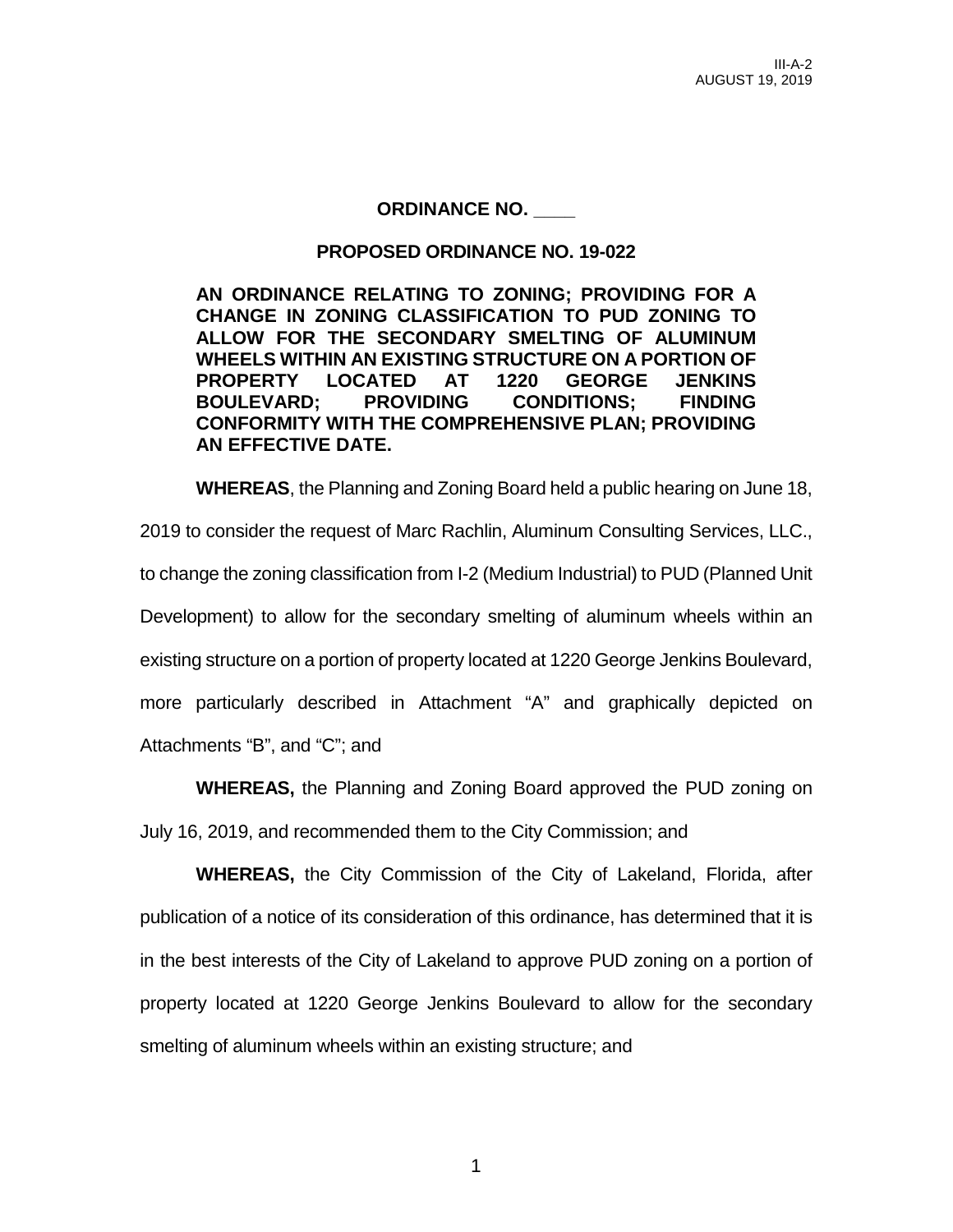**WHEREAS,** the City Commission, having held a public hearing pursuant to said notice, where interested parties were given the opportunity to be heard, finds the property should be classified or zoned as recommended by the Planning and Zoning Board;

# **NOW, THEREFORE, BE IT ORDAINED BY THE CITY COMMISSION OF**

# **THE CITY OF LAKELAND, FLORIDA:**

**SECTION 1.** The property legally described in Attachment "A", owned by Lakeland Industrial Park, LLC and located within the City of Lakeland, is classified or zoned PUD (Planned Unit Development) as set forth in Attachments "B" and

"C", subject to the following amended conditions:

- A. Permitted Uses: Those uses permitted by-right within I-2 zoning districts, except that the secondary smelting of clean aluminum automotive wheels shall be permitted within the area identified in Attachments "B" and "C."
- B. Development Standards: In accordance with I-2/Urban Special Purpose context sub-district standards.
- C. Outdoor Storage: In accordance with Sub-Section 5.15.3 of the Land Development Code, except as follows.
	- 1. All manufacturing activities associated with the secondary smelting of clean aluminum wheels shall occur within a fully enclosed building.
	- 2. Outdoor storage of aluminum wheels, and any other metal scrap or reclaimed materials intended for recycling, shall be prohibited.
- D. Odors: The smelting use shall be operated as to prevent the emission of objectionable or offensive odors in such concentration as to be readily perceptible at any point at or beyond the lot line of the property in which the use is located.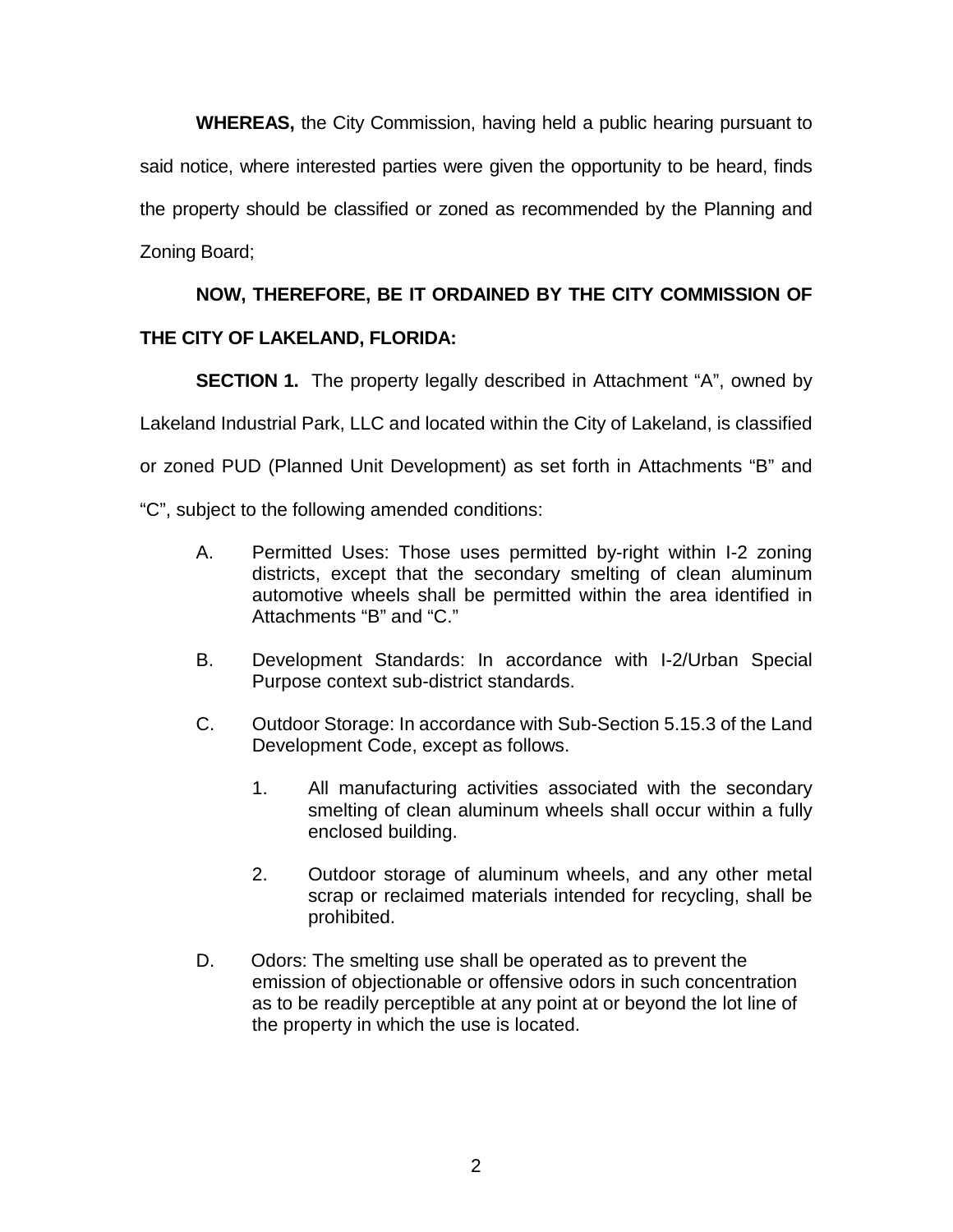**SECTION 2.** The City Commission does hereby expressly find that the provisions of this ordinance are in conformity with the Comprehensive Plan of the City of Lakeland adopted by Ordinance 5188.

**SECTION 3.** All ordinances or parts of ordinances in conflict herewith are hereby repealed.

**SECTION 4.** If any word, sentence, clause, phrase, or provision of this ordinance, for any reason, is held to be unconstitutional, void, or invalid, the validity of the remainder of this ordinance shall not be affected thereby.

**SECTION 5.** This ordinance shall take effect immediately upon the effective date.

**PASSED AND CERTIFIED AS TO PASSAGE** this 19th day of August, A.D. 2019.

#### $\overline{\phantom{a}}$  ,  $\overline{\phantom{a}}$  ,  $\overline{\phantom{a}}$  ,  $\overline{\phantom{a}}$  ,  $\overline{\phantom{a}}$  ,  $\overline{\phantom{a}}$  ,  $\overline{\phantom{a}}$  ,  $\overline{\phantom{a}}$  ,  $\overline{\phantom{a}}$  ,  $\overline{\phantom{a}}$  ,  $\overline{\phantom{a}}$  ,  $\overline{\phantom{a}}$  ,  $\overline{\phantom{a}}$  ,  $\overline{\phantom{a}}$  ,  $\overline{\phantom{a}}$  ,  $\overline{\phantom{a}}$ H. WILLIAM MUTZ, MAYOR

ATTEST: \_\_\_\_\_\_\_\_\_\_\_\_\_\_\_\_\_\_\_\_\_\_\_\_\_\_\_\_

KELLY S. KOOS, CITY CLERK

APPROVED AS TO FORM AND CORRECTNESS:

 TIMOTHY J. McCAUSLAND CITY ATTORNEY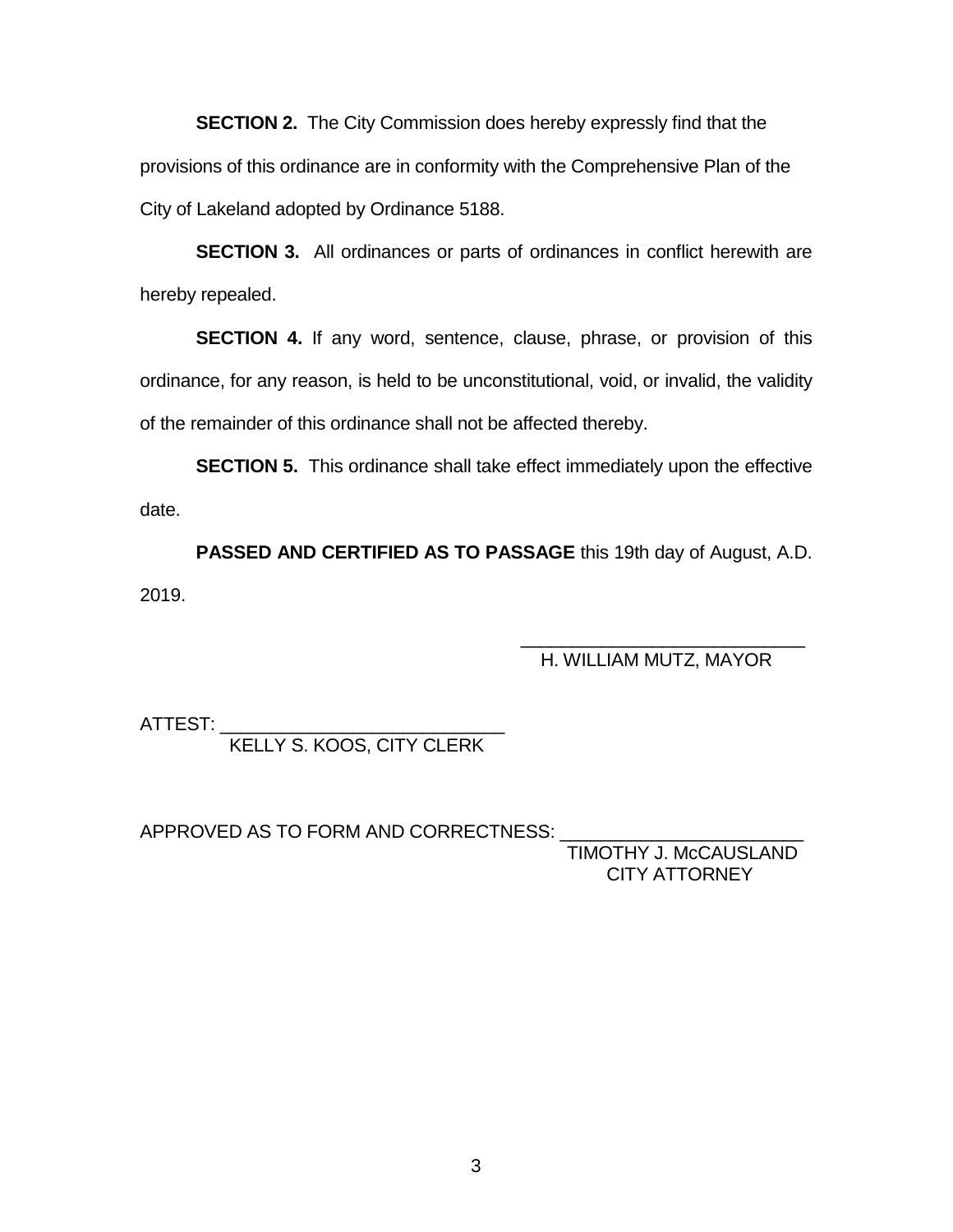# ATTACHMENT "A"

## LEGAL DESCRIPTION

The land described in that certain Quitclaim Deed recorded in Official Records Book 10114, Page 255, as more particularly described as follows: That portion of the Southeast 1/4 of the Southeast 1/4 of Section 14, Township 28 South, Range 23 East, Polk County, Florida, described as follows:

Begin at the Southeast corner of said Section 14, and assuming that the East line of said Section 14 is a true North and South line, run North to the point of intersection of the East line of said Section 14 and the center line of the right of way of State Road No. 17 (U.S. Highway No. 92) for a Point of Beginning; thence run South 89 degrees 56 minutes West along said center line of State Road No. 17 a distance of 1062.39 feet; thence run South and parallel to the East line of said Section 14 to the point of intersection with the North boundary line of the present railroad right of way; thence run North 78 degrees 08 minutes 30 seconds East along said North right of way line to the point of intersection of the North boundary line of said railroad right of way with the East line of said Section 14; thence run North to the Point of Beginning,

### LESS AND EXCEPT the following:

Exception No. 1: Begin at the Southeast corner of said Section 14, and assuming that the East line of said Section 14 is a true North and South line, run North to the point of intersection of the East line of said Section 14 and the center line of the right of way of State Road No. 17 (U.S. Highway No. 92); thence run South 89 degrees 56 minutes West along said center line of State Road No. 17 a distance of 1062.39 feet for a Point of Beginning; thence run South and parallel to the East line of said Section 14 a distance of 200 feet; thence run North 89 degrees 56 minutes East and parallel to the center line of State Road No. 17 a distance of 165 feet; thence run North and parallel to the East line of said Section 14 a distance of 200 feet to the center line of the right of way of State Road No. 17; and thence run South 89 degrees 56 minutes West along the center line of State Road No. 17 a distance of 165 feet to the Point of Beginning.

Exception No. 2: Begin at the Southeast corner of said Section 14, and assuming that the East line of said Section 14 is a true North and South line run North to the point of intersection of the East line of said Section 14 and the center line of the right of way of State Road No. 17 (U.S. Highway No. 92) for a Point of Beginning; thence run South along the East line of said Section 14 to the point of intersection of the North boundary line of the present railroad right of way and the East line of said Section 14; thence run South 78 degrees 08 minutes 30 seconds West along the North boundary line of said railroad right of way a distance of 559.33 feet; thence run Northeasterly to a point that is 126.25 feet West of the East line of said Southeast 1/4 and 60 feet North of the North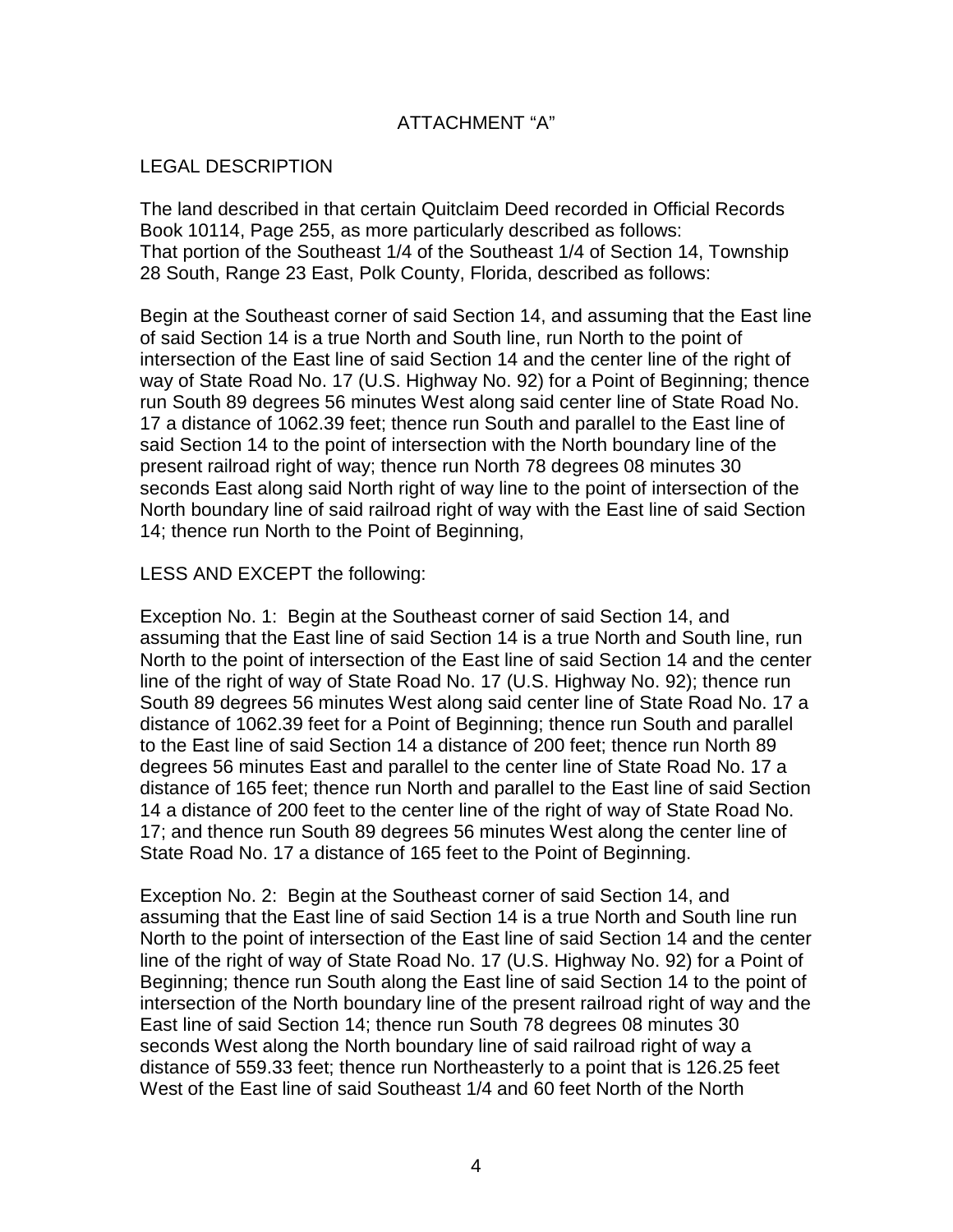boundary line of said railroad right of way; thence run North and parallel to the East line of said Section 14 to the point of intersection with the center line of the right of way of State Road No. 17; thence run North 89 degrees 56 minutes East along the center line of the right of way of State Road No. 17 a distance of 126.25 feet to the point of Beginning.

Exception No. 3: Right of way for State Road No. 17 (U.S. Highway No. 92).

Exception No. 4: Commence at the Southeast corner of Section 14, Township 28 South, Range 23 East; and run North 00 degrees 00 minutes 00 seconds East along the East boundary of said Section 14 a distance of 1018.33 feet to a point on the South right of way line of State Road No. 17; thence South 89 degrees 59 minutes 08 seconds West along said South right of way line of State Road No. 17 a distance of 126.25 feet to the Point of Beginning; thence continue along said South right of way line of State Road No. 17; South 89 degrees 59 minutes 08 seconds West a distance of 260.00 feet; thence South 00 degrees 00 minutes 00 seconds East and parallel to the East boundary of said Section 14 a distance of 135.00 feet; thence South 89 degrees 59 minutes 08 seconds West and parallel to the South right of way line of State Road No. 17 a distance of 152.00 feet; thence South 00 degrees 03 minutes 29 seconds East a distance of 262.00 feet; thence North 89 degrees 59 minutes 08 seconds East and parallel to the South right of way line of State Road No. 17 a distance of 115.00 feet; thence North 70 degrees 27 minutes 00 seconds East and parallel to the South right of way line of Seaboard Coastline Railroad right of way a distance of 170.00 feet; thence North 89 degrees 59 minutes 08 seconds East and parallel to the South right of way line of State Road No. 17 a distance of 136.53 feet; thence North 00 degrees 00 minutes 00 seconds East and parallel to the East boundary of said Section 14 a distance of 340.00 feet to the Point of Beginning.

LESS AND EXCEPT (portion of Official Records Book 8065, Page 2286)

A parcel of land lying In the Southeast 1/4, of the Southeast 1/4, of Section 14, Township 28 South, Range 23 East, Polk County, Florida, being more fully described as follows: Commence at the Southeast corner of the Southeast 1/4, of the Southeast 1/4, of said Section 14, run thence North along the East line of the Southeast 1/4, of the Southeast 1/4, of said Section 14 a distance of 570.53 feet to the Intersection of the East line of the Southeast 1/4, of the Southeast 1/4, of said Section 14 and the Northerly right-of-way line of CSX Transportation Railroad, run thence S 78'08'15" W along said Northerly right-of- way line a distance of 129.00 feet, continue thence along said Northerly right-of-way line, North and parallel with the East line of the Southeast 1/4, of the Southeast 1/4, of said Section 14 a distance of 15.75 feet to the POINT OF BEGINNING for this description, continue thence S 70'34'52" W dong said Northerly right-of way line a distance of 255.40 feet, thence departing said Northerly right-of-way line run<br>N 17'28'36" W a distance of 155.29 feet, run thence N 70'09'23" E a distance of 160.86 feet, run thence thence S 00'07'00" W a distance of 118.56 feet to the POINT OF BEGINNING.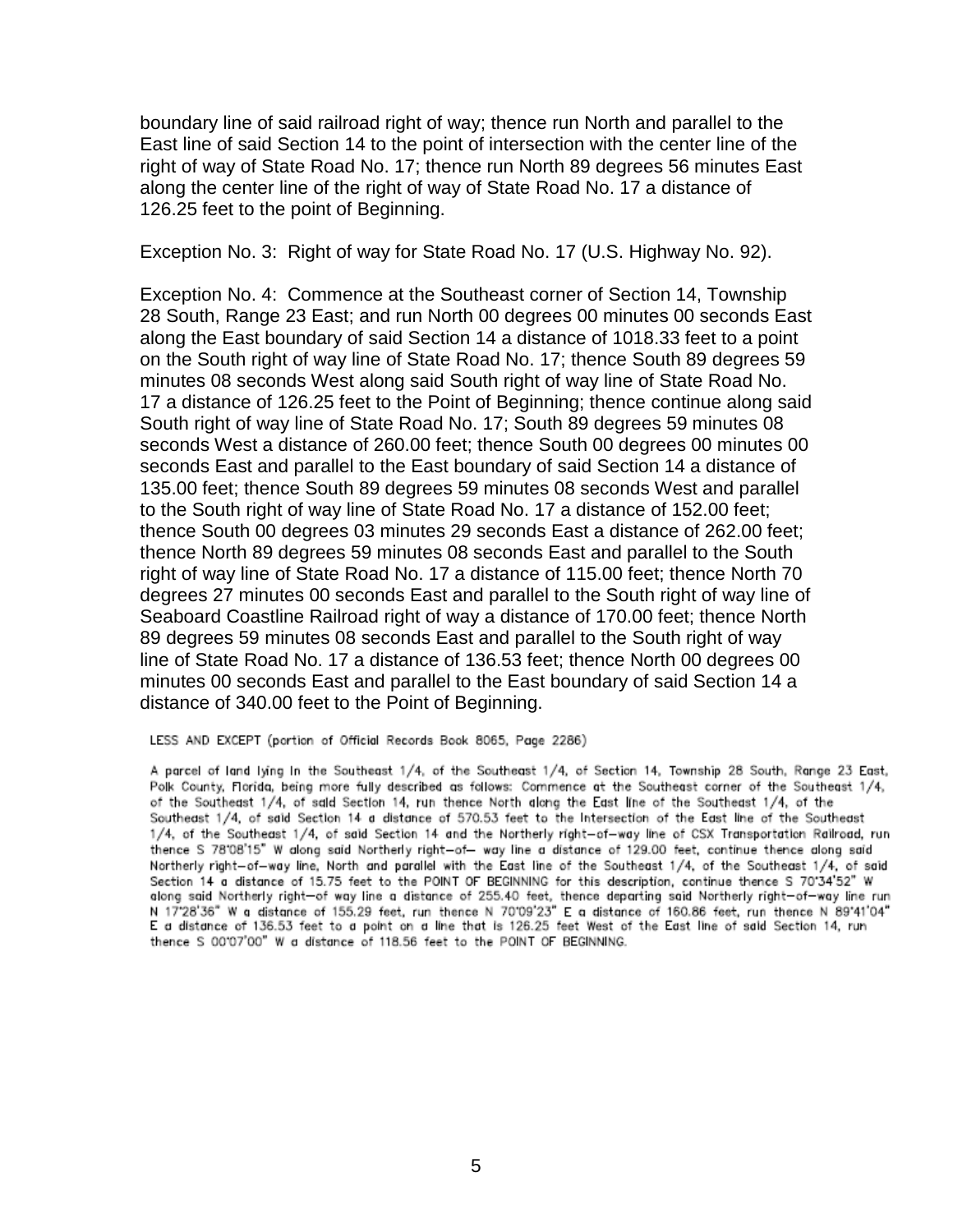Area of Proposed Aluminum Smelting Use

A parcel of land being a portion of the Southeast 1/4 of Section 14, Township 28 South, Range 23 East, Polk County, Florida, being described as follows:

Commence at the intersection of the east line of said Section 14 and the centerline of the right-of-way of State Road 17 (U.S. Highway 98); thence South 89°35'39" West, along said centerline, a distance of 1,062.39 feet; thence South 00°22'53" East, a distance of 206.02 feet to the Point of Beginning; thence continue South 00°22'53" East, a distance of 186.41 feet; thence North 89°21'38" East, a distance of 137.74 feet; thence North 00°29'54" West, a distance of 186.19 feet; thence South 89°27'19" West, a distance of 137.36 feet to the Point of Beginning. Said parcel containing 25,625 square feet, more or less.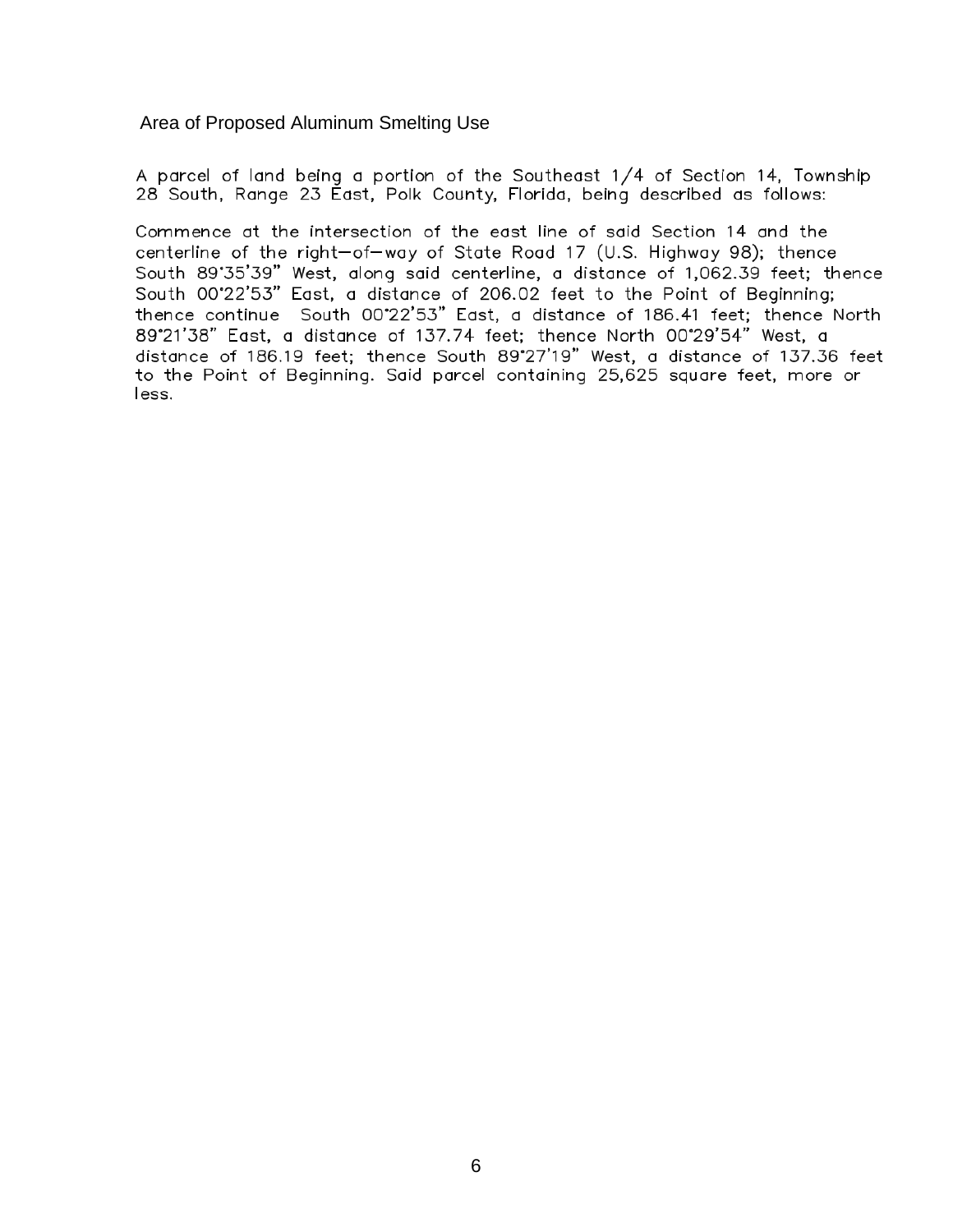ATTACHMENT "B"